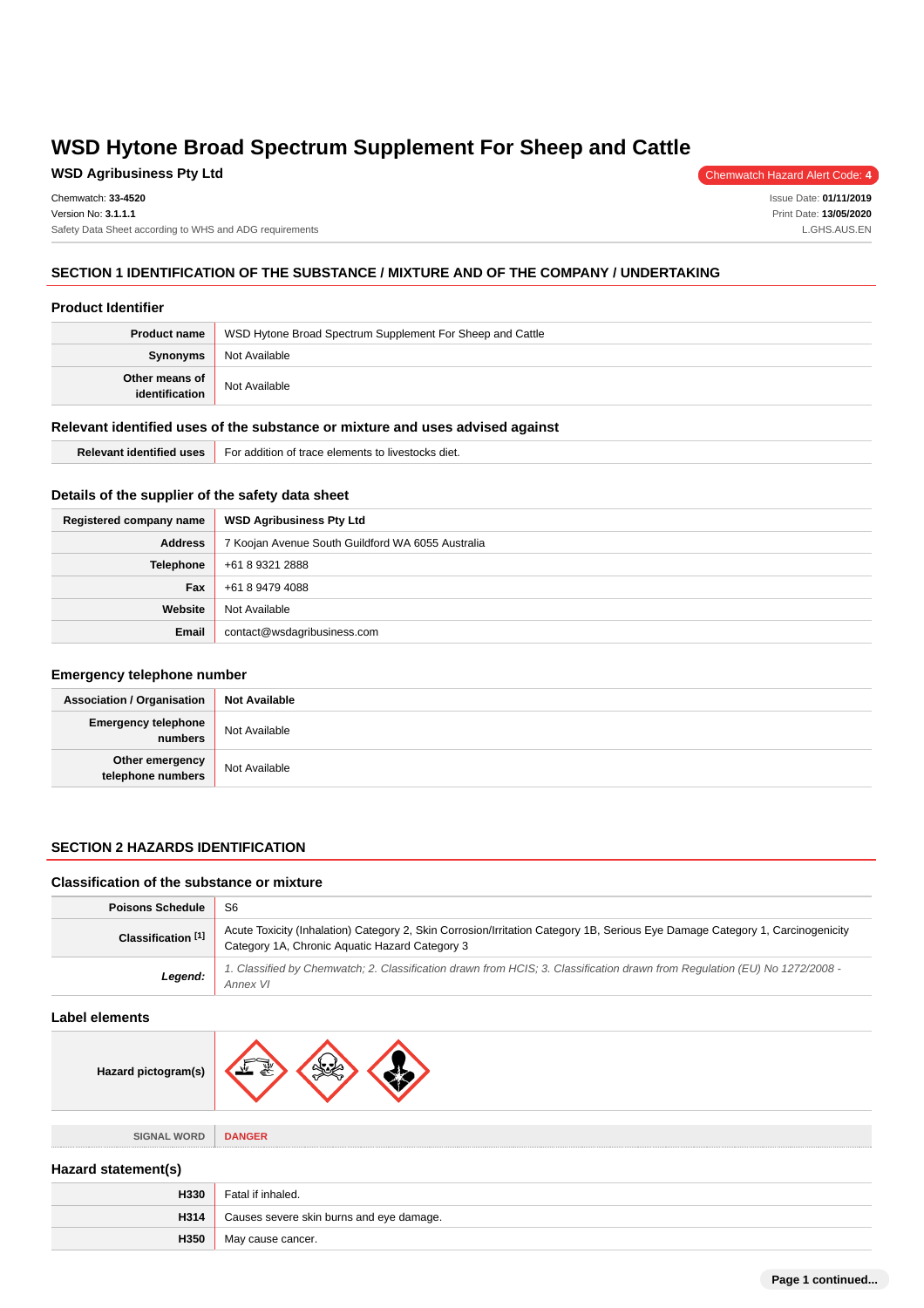**H412** Harmful to aquatic life with long lasting effects.

| <b>Precautionary statement(s) Prevention</b> |  |  |
|----------------------------------------------|--|--|
|----------------------------------------------|--|--|

| P <sub>201</sub>                          | Obtain special instructions before use.                                    |  |
|-------------------------------------------|----------------------------------------------------------------------------|--|
| P <sub>260</sub>                          | Do not breathe mist/vapours/spray.                                         |  |
| P271                                      | Use only outdoors or in a well-ventilated area.                            |  |
| P280                                      | Wear protective gloves/protective clothing/eye protection/face protection. |  |
| P281                                      | Use personal protective equipment as required.                             |  |
| P273<br>Avoid release to the environment. |                                                                            |  |
| P284                                      | Wear respiratory protection.                                               |  |

## **Precautionary statement(s) Response**

| P301+P330+P331 | IF SWALLOWED: Rinse mouth. Do NOT induce vomiting.                                                                               |  |  |
|----------------|----------------------------------------------------------------------------------------------------------------------------------|--|--|
| P303+P361+P353 | IF ON SKIN (or hair): Remove/Take off immediately all contaminated clothing. Rinse skin with water/shower.                       |  |  |
| P304+P340      | IF INHALED: Remove victim to fresh air and keep at rest in a position comfortable for breathing.                                 |  |  |
| P305+P351+P338 | IF IN EYES: Rinse cautiously with water for several minutes. Remove contact lenses, if present and easy to do. Continue rinsing. |  |  |
| P308+P313      | IF exposed or concerned: Get medical advice/attention.                                                                           |  |  |
| P310           | Immediately call a POISON CENTER or doctor/physician.                                                                            |  |  |
| P320           | Specific treatment is urgent (see advice on this label).                                                                         |  |  |
| P363           | Wash contaminated clothing before reuse.                                                                                         |  |  |

#### **Precautionary statement(s) Storage**

| P403+P233 | Store in a well-ventilated place. Keep container tightly closed. |  |
|-----------|------------------------------------------------------------------|--|
| 2405      | . locked up.                                                     |  |

## **Precautionary statement(s) Disposal**

**P501** Dispose of contents/container to authorised hazardous or special waste collection point in accordance with any local regulation.

## **SECTION 3 COMPOSITION / INFORMATION ON INGREDIENTS**

#### **Substances**

See section below for composition of Mixtures

## **Mixtures**

| <b>CAS No</b> | %[weight]   | <b>Name</b>                                      |
|---------------|-------------|--------------------------------------------------|
| 10124-43-3    | $0.1 - 0.5$ | cobalt(II) sulfate                               |
| 10102-18-8    | $0.1 - 0.5$ | sodium selenite                                  |
| Not Available | >60         | other ingredients determined not to be hazardous |

## **SECTION 4 FIRST AID MEASURES**

## **Description of first aid measures**

| <b>Eye Contact</b>  | If this product comes in contact with the eyes:<br>▶ Wash out immediately with fresh running water.<br>Ensure complete irrigation of the eye by keeping eyelids apart and away from eye and moving the eyelids by occasionally<br>lifting the upper and lower lids.<br>▶ Seek medical attention without delay; if pain persists or recurs seek medical attention.<br>▶ Removal of contact lenses after an eye injury should only be undertaken by skilled personnel. |
|---------------------|----------------------------------------------------------------------------------------------------------------------------------------------------------------------------------------------------------------------------------------------------------------------------------------------------------------------------------------------------------------------------------------------------------------------------------------------------------------------|
| <b>Skin Contact</b> | If skin contact occurs:<br>Inmediately remove all contaminated clothing, including footwear.<br>Flush skin and hair with running water (and soap if available).<br>Seek medical attention in event of irritation.                                                                                                                                                                                                                                                    |
| Inhalation          | If fumes or combustion products are inhaled remove from contaminated area.<br>Lay patient down. Keep warm and rested.<br>▶ Prostheses such as false teeth, which may block airway, should be removed, where possible, prior to initiating first aid<br>procedures.<br>▶ Apply artificial respiration if not breathing, preferably with a demand valve resuscitator, bag-valve mask device, or pocket                                                                 |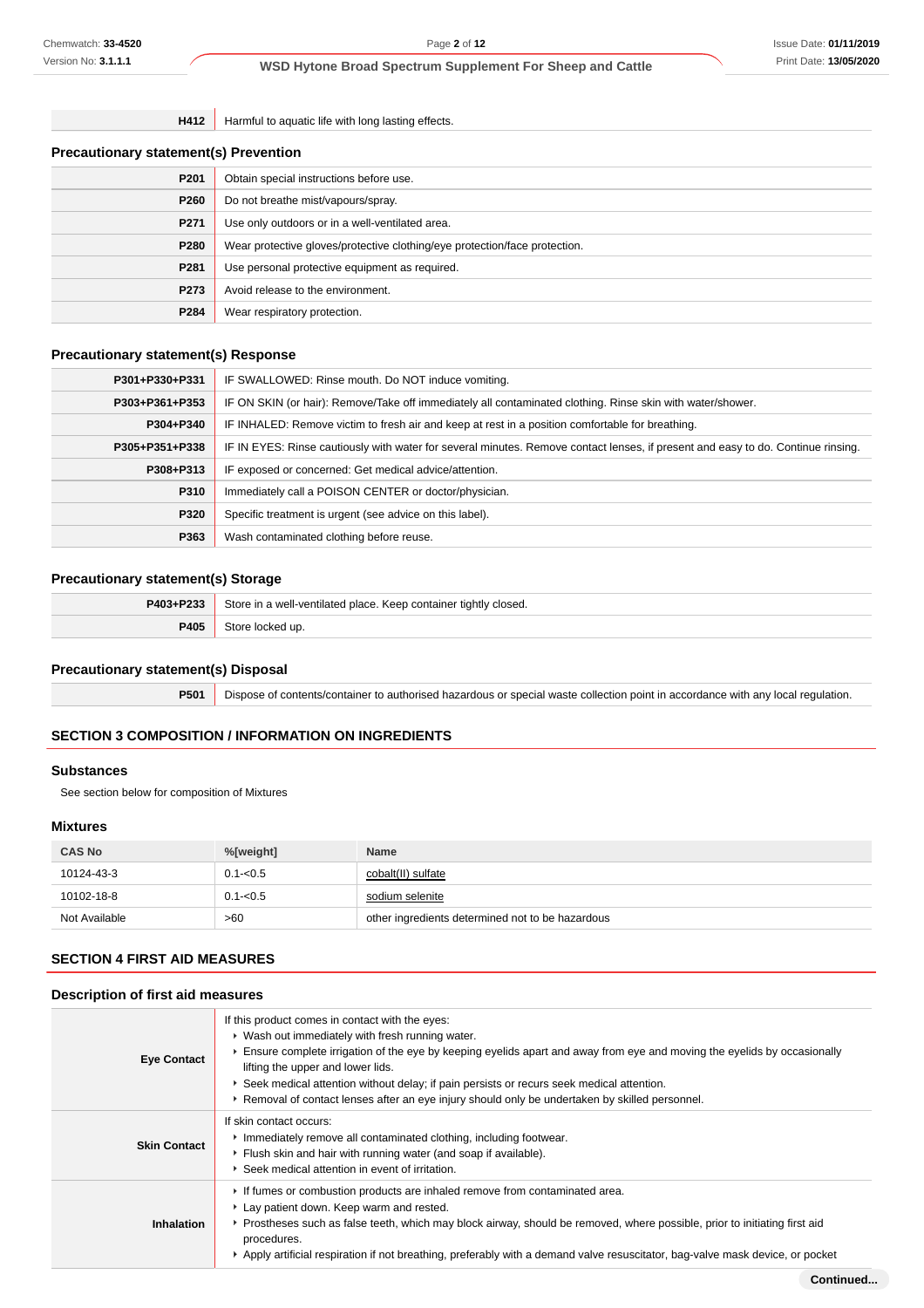|           | mask as trained. Perform CPR if necessary.<br>▶ Transport to hospital, or doctor.                                                                                                                                                                                                                                                                                                                                                                                                                                                                                                                                                                               |
|-----------|-----------------------------------------------------------------------------------------------------------------------------------------------------------------------------------------------------------------------------------------------------------------------------------------------------------------------------------------------------------------------------------------------------------------------------------------------------------------------------------------------------------------------------------------------------------------------------------------------------------------------------------------------------------------|
| Ingestion | ▶ For advice, contact a Poisons Information Centre or a doctor at once.<br>• Urgent hospital treatment is likely to be needed.<br>If swallowed do <b>NOT</b> induce vomiting.<br>If vomiting occurs, lean patient forward or place on left side (head-down position, if possible) to maintain open airway and<br>prevent aspiration.<br>• Observe the patient carefully.<br>▶ Never give liquid to a person showing signs of being sleepy or with reduced awareness; i.e. becoming unconscious.<br>► Give water to rinse out mouth, then provide liquid slowly and as much as casualty can comfortably drink.<br>Transport to hospital or doctor without delay. |

#### **Indication of any immediate medical attention and special treatment needed**

As in all cases of suspected poisoning, follow the ABCDEs of emergency medicine (airway, breathing, circulation, disability, exposure), then the ABCDEs of toxicology (antidotes, basics, change absorption, change distribution, change elimination).

For poisons (where specific treatment regime is absent): --------------------------------------------------------------

#### BASIC TREATMENT

- --------------------------------------------------------------
- Establish a patent airway with suction where necessary.
- Watch for signs of respiratory insufficiency and assist ventilation as necessary.
- Administer oxygen by non-rebreather mask at 10 to 15 L/min.
- **Monitor and treat, where necessary, for pulmonary oedema.**
- **Monitor and treat, where necessary, for shock.**
- **Anticipate seizures**
- **▶ DO NOT** use emetics. Where ingestion is suspected rinse mouth and give up to 200 ml water (5 ml/kg recommended) for dilution where patient is able to swallow, has a strong gag reflex and does not drool.

-------------------------------------------------------------- ADVANCED TREATMENT

- --------------------------------------------------------------
- Consider orotracheal or nasotracheal intubation for airway control in unconscious patient or where respiratory arrest has occurred.
- **Positive-pressure ventilation using a bag-valve mask might be of use.**
- Monitor and treat, where necessary, for arrhythmias.
- ▶ Start an IV D5W TKO. If signs of hypovolaemia are present use lactated Ringers solution. Fluid overload might create complications.
- Drug therapy should be considered for pulmonary oedema.
- Hypotension with signs of hypovolaemia requires the cautious administration of fluids. Fluid overload might create complications.
- **Treat seizures with diazepam.**
- Proparacaine hydrochloride should be used to assist eye irrigation.

BRONSTEIN, A.C. and CURRANCE, P.L.

EMERGENCY CARE FOR HAZARDOUS MATERIALS EXPOSURE: 2nd Ed. 1994

for phosphate salts intoxication:

- All treatments should be based on observed signs and symptoms of distress in the patient. Consideration should be given to the possibility that overexposure to materials other than this product may have occurred.
- Ingestion of large quantities of phosphate salts (over 1.0 grams for an adult) may cause an osmotic catharsis resulting in diarrhoea and probable abdominal cramps. Larger doses such as 4-8 grams will almost certainly cause these effects in everyone. In healthy individuals most of the ingested salt will be excreted in the faeces with the diarrhoea and, thus, not cause any systemic toxicity. Doses greater than 10 grams hypothetically may cause systemic toxicity.
- **F** Treatment should take into consideration both anionic and cation portion of the molecule.
- All phosphate salts, except calcium salts, have a hypothetical risk of hypocalcaemia, so calcium levels should be monitored.

#### **SECTION 5 FIREFIGHTING MEASURES**

#### **Extinguishing media**

- There is no restriction on the type of extinguisher which may be used.
- Use extinguishing media suitable for surrounding area.

#### **Special hazards arising from the substrate or mixture**

| <b>Fire Incompatibility</b>    | None known.                                                                                                                                                                                                                                                                                                                                                                                                                                                                                                                                                |
|--------------------------------|------------------------------------------------------------------------------------------------------------------------------------------------------------------------------------------------------------------------------------------------------------------------------------------------------------------------------------------------------------------------------------------------------------------------------------------------------------------------------------------------------------------------------------------------------------|
| <b>Advice for firefighters</b> |                                                                                                                                                                                                                                                                                                                                                                                                                                                                                                                                                            |
| <b>Fire Fighting</b>           | Alert Fire Brigade and tell them location and nature of hazard.<br>• Wear breathing apparatus plus protective gloves in the event of a fire.<br>► Prevent, by any means available, spillage from entering drains or water courses.<br>▶ Use fire fighting procedures suitable for surrounding area.<br>DO NOT approach containers suspected to be hot.<br>► Cool fire exposed containers with water spray from a protected location.<br>If safe to do so, remove containers from path of fire.<br>Equipment should be thoroughly decontaminated after use. |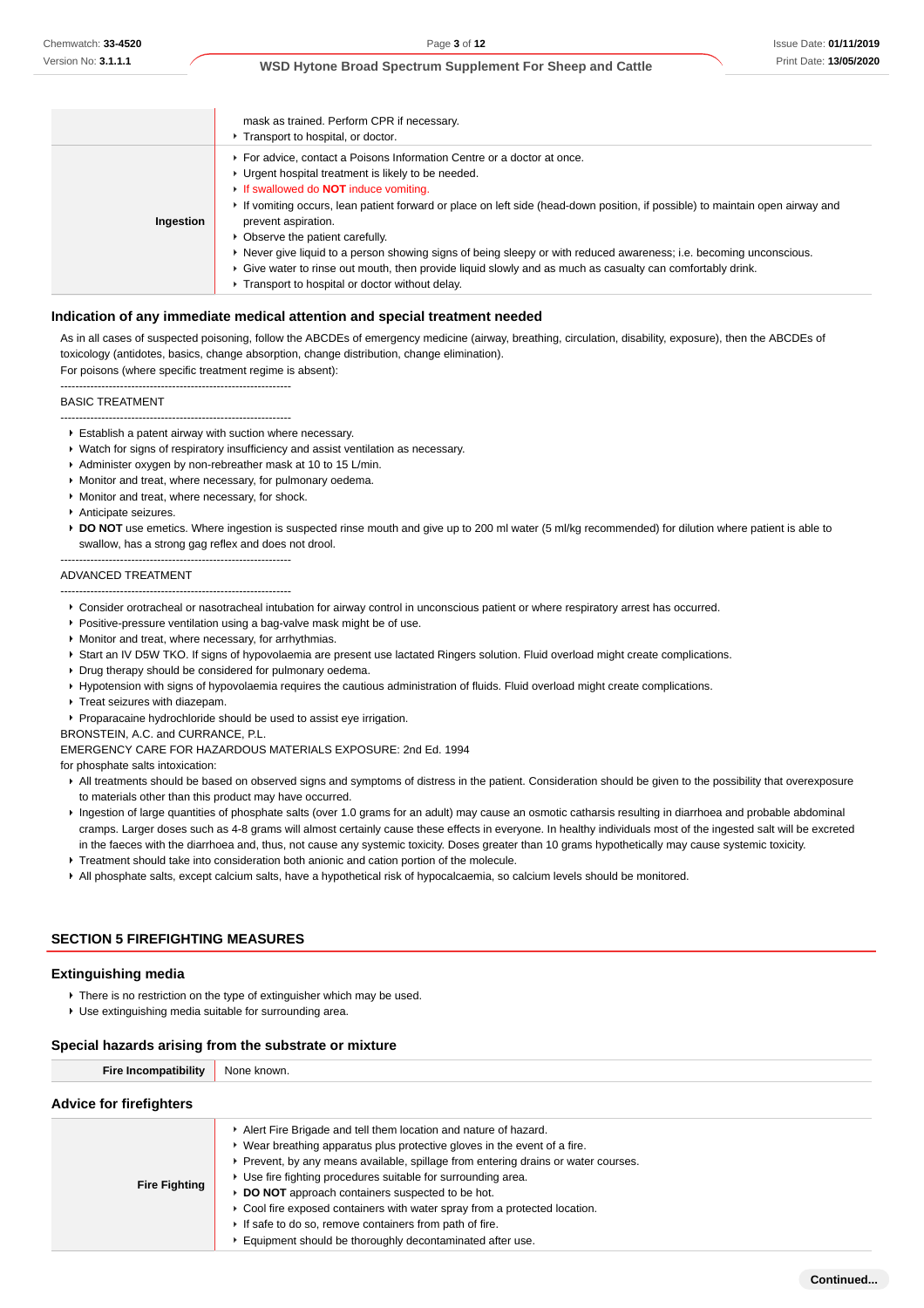| <b>Fire/Explosion Hazard</b> | $\triangleright$ Non combustible.<br>▶ Not considered a significant fire risk, however containers may burn.<br>Decomposition may produce toxic fumes of:<br>phosphorus oxides (POx)<br>metal oxides<br>May emit poisonous fumes.<br>May emit corrosive fumes. |
|------------------------------|---------------------------------------------------------------------------------------------------------------------------------------------------------------------------------------------------------------------------------------------------------------|
| <b>HAZCHEM</b>               | Not Applicable                                                                                                                                                                                                                                                |

#### **SECTION 6 ACCIDENTAL RELEASE MEASURES**

## **Personal precautions, protective equipment and emergency procedures**

See section 8

### **Environmental precautions**

See section 12

## **Methods and material for containment and cleaning up**

| <b>Minor Spills</b> | • Clean up all spills immediately.<br>Avoid breathing vapours and contact with skin and eyes.<br>► Control personal contact with the substance, by using protective equipment.<br>► Contain and absorb spill with sand, earth, inert material or vermiculite.<br>$\triangleright$ Wipe up.<br>• Place in a suitable, labelled container for waste disposal.                                                                                                                                                                                                                                                                                                                                                                                                                                                                                    |
|---------------------|------------------------------------------------------------------------------------------------------------------------------------------------------------------------------------------------------------------------------------------------------------------------------------------------------------------------------------------------------------------------------------------------------------------------------------------------------------------------------------------------------------------------------------------------------------------------------------------------------------------------------------------------------------------------------------------------------------------------------------------------------------------------------------------------------------------------------------------------|
| <b>Major Spills</b> | Moderate hazard.<br>• Clear area of personnel and move upwind.<br>Alert Fire Brigade and tell them location and nature of hazard.<br>• Wear breathing apparatus plus protective gloves.<br>► Prevent, by any means available, spillage from entering drains or water course.<br>▶ Stop leak if safe to do so.<br>Contain spill with sand, earth or vermiculite.<br>• Collect recoverable product into labelled containers for recycling.<br>• Neutralise/decontaminate residue (see Section 13 for specific agent).<br>Collect solid residues and seal in labelled drums for disposal.<br>• Wash area and prevent runoff into drains.<br>After clean up operations, decontaminate and launder all protective clothing and equipment before storing and re-using.<br>If contamination of drains or waterways occurs, advise emergency services. |

Personal Protective Equipment advice is contained in Section 8 of the SDS.

## **SECTION 7 HANDLING AND STORAGE**

#### **Precautions for safe handling**

| Safe handling            | DO NOT allow clothing wet with material to stay in contact with skin<br>Avoid all personal contact, including inhalation.<br>▶ Wear protective clothing when risk of exposure occurs.<br>▶ Use in a well-ventilated area.<br>Avoid contact with moisture.<br>Avoid contact with incompatible materials.<br>V When handling, DO NOT eat, drink or smoke.<br>▶ Keep containers securely sealed when not in use.<br>Avoid physical damage to containers.<br>Always wash hands with soap and water after handling.<br>▶ Work clothes should be laundered separately. Launder contaminated clothing before re-use.<br>Use good occupational work practice.<br>▶ Observe manufacturer's storage and handling recommendations contained within this SDS.<br>Atmosphere should be regularly checked against established exposure standards to ensure safe working conditions are<br>maintained. |
|--------------------------|-----------------------------------------------------------------------------------------------------------------------------------------------------------------------------------------------------------------------------------------------------------------------------------------------------------------------------------------------------------------------------------------------------------------------------------------------------------------------------------------------------------------------------------------------------------------------------------------------------------------------------------------------------------------------------------------------------------------------------------------------------------------------------------------------------------------------------------------------------------------------------------------|
| <b>Other information</b> | Store in original containers.<br>▶ Keep containers securely sealed.<br>Store in a cool, dry, well-ventilated area.<br>Store away from incompatible materials and foodstuff containers.<br>► Protect containers against physical damage and check regularly for leaks.<br>▶ Observe manufacturer's storage and handling recommendations contained within this SDS.                                                                                                                                                                                                                                                                                                                                                                                                                                                                                                                       |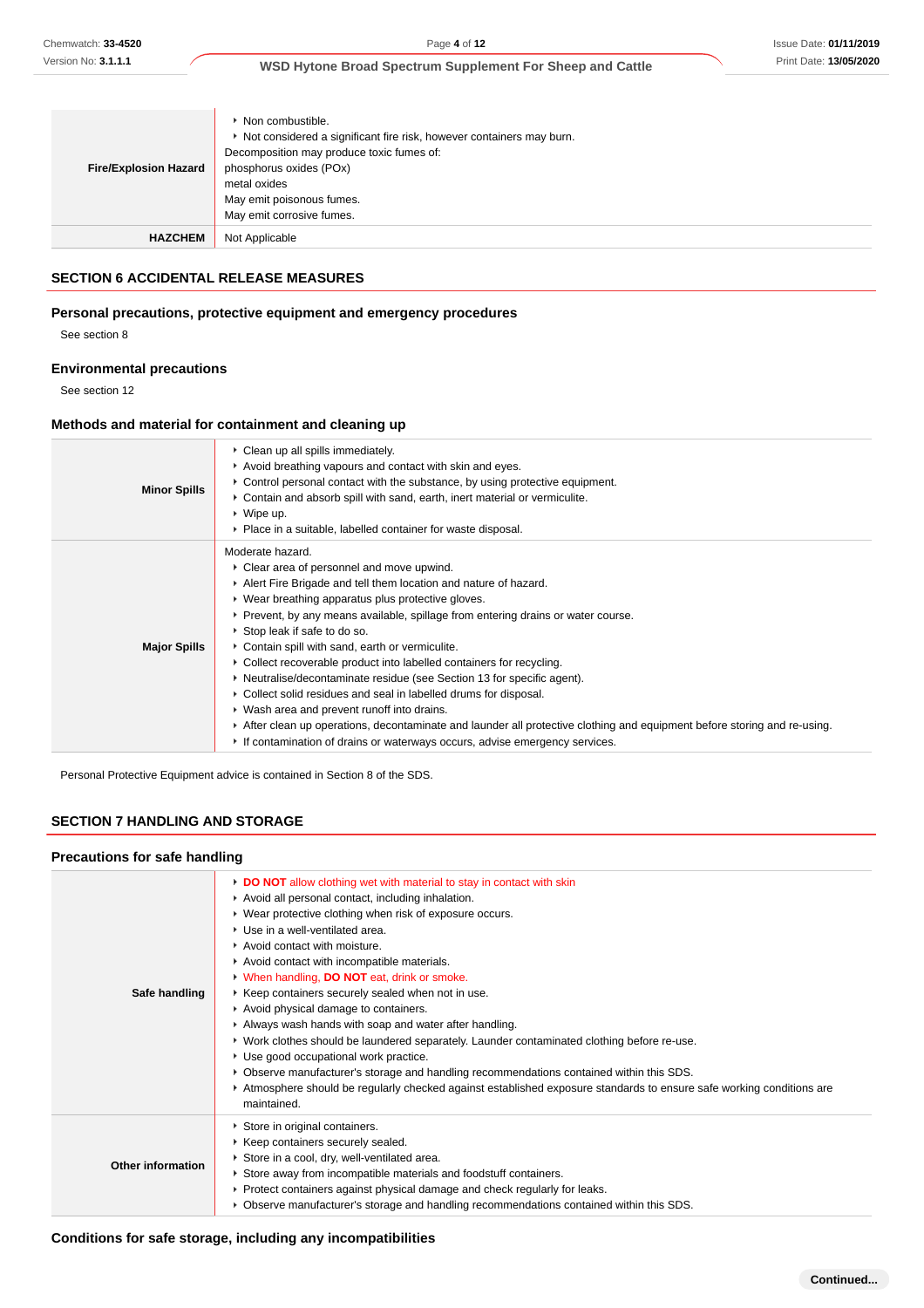| • Check all containers are clearly labelled and free from leaks.<br>Avoid reaction with oxidising agents<br>Storage incompatibility | Suitable container | Lined metal can, lined metal pail/ can.<br>• Plastic pail.<br>▶ Polyliner drum.<br>Packing as recommended by manufacturer. |
|-------------------------------------------------------------------------------------------------------------------------------------|--------------------|----------------------------------------------------------------------------------------------------------------------------|
|                                                                                                                                     |                    | Avoid strong acids, bases.                                                                                                 |

## **SECTION 8 EXPOSURE CONTROLS / PERSONAL PROTECTION**

#### **Control parameters**

#### **OCCUPATIONAL EXPOSURE LIMITS (OEL)**

#### **INGREDIENT DATA**

| <b>Source</b>      | <b>Ingredient</b> | <b>Material name</b>                 | <b>TWA</b> | <b>STEL</b> | Peak      | <b>Notes</b> |
|--------------------|-------------------|--------------------------------------|------------|-------------|-----------|--------------|
| Australia Exposure | sodium            | Selenium compounds (as Se) excluding | 0.1        | <b>Not</b>  | Not       | Not          |
| Standards          | selenite          | hydrogen selenide                    | mg/m3      | Available   | Available | Available    |

#### **EMERGENCY LIMITS**

| Ingredient         | <b>Material name</b>                                                 |                     | TEEL-1                   | TEEL-2             | TEEL-3             |
|--------------------|----------------------------------------------------------------------|---------------------|--------------------------|--------------------|--------------------|
| cobalt(II) sulfate | Cobalt sulfate heptahydrate; (Cobalt(II) sulfate(1:1), heptahydrate) |                     | $0.29 \,\mathrm{mq/m3}$  | $19 \text{ mg/m}$  | $120 \text{ mg/m}$ |
| cobalt(II) sulfate | Cobalt sulfate                                                       |                     |                          |                    | 84 mg/m3           |
| cobalt(II) sulfate | Cobalt(II) sulfate hydrate                                           |                     | $0.18 \,\mathrm{mq/m}$ 3 | $1.9 \text{ mg/m}$ | $12 \text{ mg/m}$  |
| sodium selenite    | Sodium selenite                                                      |                     | $1.3 \text{ mg/m}$       | $2.3 \text{ mg/m}$ | $3.1 \text{ mg/m}$ |
|                    |                                                                      |                     |                          |                    |                    |
| Ingredient         | <b>Original IDLH</b>                                                 | <b>Revised IDLH</b> |                          |                    |                    |
| cobalt(II) sulfate | Not Available                                                        | Not Available       |                          |                    |                    |

#### **OCCUPATIONAL EXPOSURE BANDING**

| Ingredient         | <b>Occupational Exposure Band Rating</b>                                                                                                                                                                                                                                                                                                                                 | <b>Occupational Exposure Band Limit</b> |  |
|--------------------|--------------------------------------------------------------------------------------------------------------------------------------------------------------------------------------------------------------------------------------------------------------------------------------------------------------------------------------------------------------------------|-----------------------------------------|--|
| cobalt(II) sulfate |                                                                                                                                                                                                                                                                                                                                                                          | ≤ 0.01 mg/m <sup>3</sup>                |  |
| Notes:             | Occupational exposure banding is a process of assigning chemicals into specific categories or bands based on a chemical's<br>potency and the adverse health outcomes associated with exposure. The output of this process is an occupational exposure<br>band (OEB), which corresponds to a range of exposure concentrations that are expected to protect worker health. |                                         |  |

sodium selenite 1 mg/m3 1 mg/m3 Not Available

#### **MATERIAL DATA**

#### for cobalt:

In view of the serious effects seen in experimental animals after a relatively short exposure period at 0.1 mg/m3 the recommended TLV-TWA is thought to reduce the significant risk of material impairment of health posed by respiratory disease and pulmonary sensitisation which have been shown to occur at higher levels of exposure. The value does not apply generally to cobalt compounds.

A significant increase in the risk of lung cancer was reported among workers involved in cobalt production (with concomitant exposure to nickel and arsenic) and hard-metal workers with documented exposure to cobalt-containing dusts. A significant increase in lung cancer risk has been observed in workers whose exposure began more than 20 years previously. A number of single cases of malignant tumours, mostly sarcomas, have been reported at the site, following implant of cobalt-containing orthopedic implants.

There is extensive evidence of selenium poisoning as a result of ingestion of seleniferous grains and other foodstuffs. There have however been no reports of disabling disease or death from industrial exposures. The recommended TLV-TWA is thought to provide protection against systemic toxicity and minimise the potential for ocular and upper respiratory tract irritation.

#### **Exposure controls**

| Appropriate engineering<br>controls | Engineering controls are used to remove a hazard or place a barrier between the worker and the hazard. Well-designed<br>engineering controls can be highly effective in protecting workers and will typically be independent of worker interactions to<br>provide this high level of protection.<br>The basic types of engineering controls are:<br>Process controls which involve changing the way a job activity or process is done to reduce the risk.<br>Enclosure and/or isolation of emission source which keeps a selected hazard "physically" away from the worker and ventilation<br>that strategically "adds" and "removes" air in the work environment. Ventilation can remove or dilute an air contaminant if<br>designed properly. The design of a ventilation system must match the particular process and chemical or contaminant in use.<br>Employers may need to use multiple types of controls to prevent employee overexposure.<br>Local exhaust ventilation usually required. If risk of overexposure exists, wear approved respirator. Correct fit is essential to<br>obtain adequate protection. Supplied-air type respirator may be required in special circumstances. Correct fit is essential to |
|-------------------------------------|---------------------------------------------------------------------------------------------------------------------------------------------------------------------------------------------------------------------------------------------------------------------------------------------------------------------------------------------------------------------------------------------------------------------------------------------------------------------------------------------------------------------------------------------------------------------------------------------------------------------------------------------------------------------------------------------------------------------------------------------------------------------------------------------------------------------------------------------------------------------------------------------------------------------------------------------------------------------------------------------------------------------------------------------------------------------------------------------------------------------------------------------------------------------------------------------------------------------------|
|                                     |                                                                                                                                                                                                                                                                                                                                                                                                                                                                                                                                                                                                                                                                                                                                                                                                                                                                                                                                                                                                                                                                                                                                                                                                                           |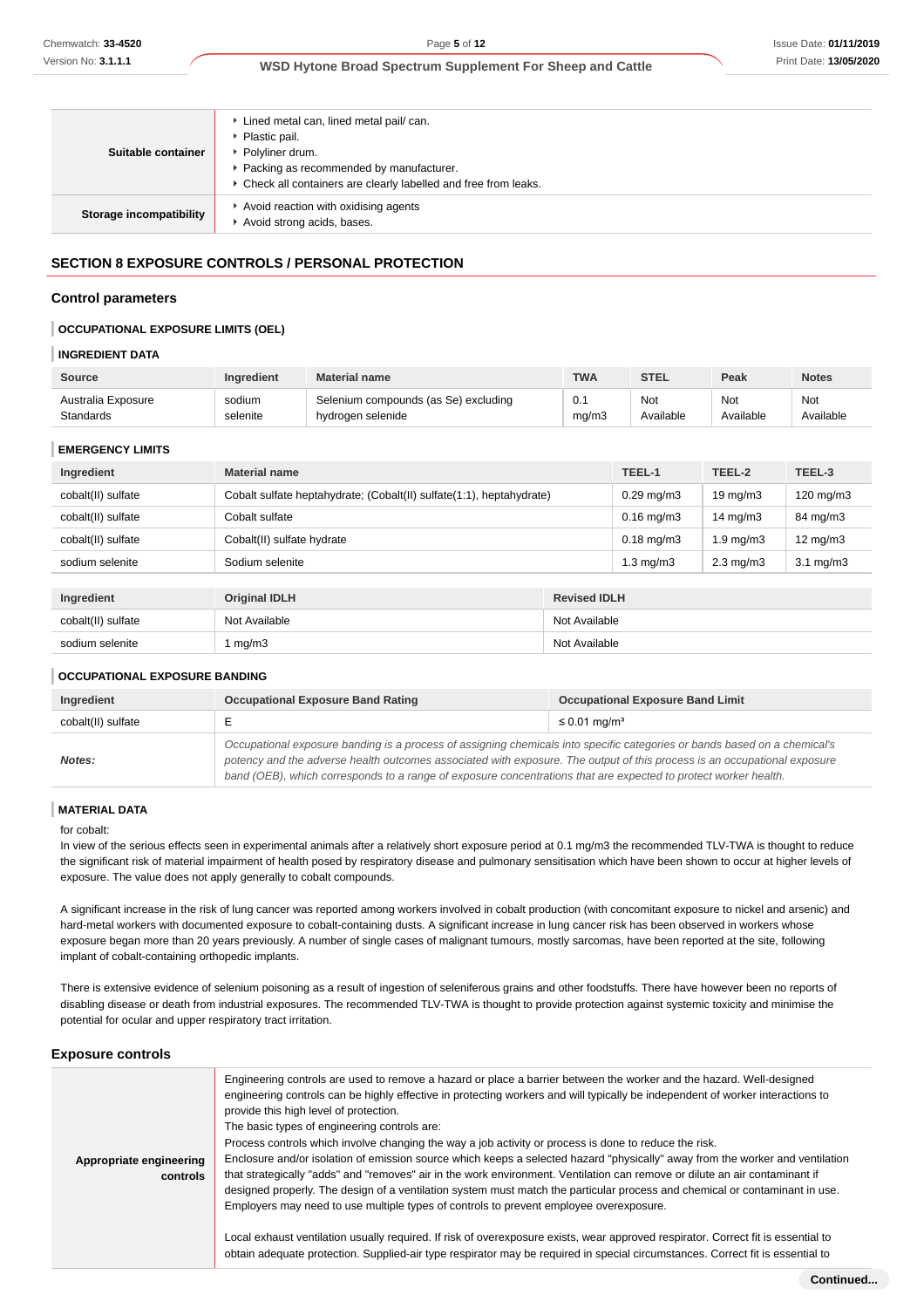ensure adequate protection.

An approved self contained breathing apparatus (SCBA) may be required in some situations.

Provide adequate ventilation in warehouse or closed storage area. Air contaminants generated in the workplace possess varying "escape" velocities which, in turn, determine the "capture velocities" of fresh circulating air required to effectively remove the contaminant.

| Type of Contaminant:                                                                                                                                                                                                      | Air Speed:                             |
|---------------------------------------------------------------------------------------------------------------------------------------------------------------------------------------------------------------------------|----------------------------------------|
| solvent, vapours, degreasing etc., evaporating from tank (in still air).                                                                                                                                                  | $0.25 - 0.5$ m/s<br>$(50-100)$ f/min.) |
| aerosols, fumes from pouring operations, intermittent container filling, low speed conveyer transfers,<br>welding, spray drift, plating acid fumes, pickling (released at low velocity into zone of active<br>generation) | $0.5 - 1$ m/s<br>$(100-200$ f/min.)    |
| direct spray, spray painting in shallow booths, drum filling, conveyer loading, crusher dusts, gas<br>discharge (active generation into zone of rapid air motion)                                                         | $1-2.5$ m/s<br>(200-500 f/min.)        |
| grinding, abrasive blasting, tumbling, high speed wheel generated dusts (released at high initial<br>velocity into zone of very high rapid air motion).                                                                   | $2.5 - 10$ m/s<br>(500-2000 f/min.)    |
| Within ongh range the appropriate value depends on:                                                                                                                                                                       |                                        |

Within each range the appropriate value depends on:

| Lower end of the range                                     | Upper end of the range           |
|------------------------------------------------------------|----------------------------------|
| 1: Room air currents minimal or favourable to capture      | 1: Disturbing room air currents  |
| 2: Contaminants of low toxicity or of nuisance value only. | 2: Contaminants of high toxicity |
| 3: Intermittent, low production.                           | 3: High production, heavy use    |
| 4: Large hood or large air mass in motion                  | 4: Small hood-local control only |

Simple theory shows that air velocity falls rapidly with distance away from the opening of a simple extraction pipe. Velocity generally decreases with the square of distance from the extraction point (in simple cases). Therefore the air speed at the extraction point should be adjusted, accordingly, after reference to distance from the contaminating source. The air velocity at the extraction fan, for example, should be a minimum of 1-2 m/s (200-400 f/min) for extraction of solvents generated in a tank 2 meters distant from the extraction point. Other mechanical considerations, producing performance deficits within the extraction apparatus, make it essential that theoretical air velocities are multiplied by factors of 10 or more when extraction systems are installed or used.

| <b>Personal protection</b>   |                                                                                                                                                                                                                                                                                                                                                                                                                                                                                                                                                                                                                                                                                                                                                                                                                                                                                                                                                                                                                                                                                                                                                                                                                                                                                                                                                                                                                                                                                                                                                                                                                                                                                                                                                                                                                                                                                                         |
|------------------------------|---------------------------------------------------------------------------------------------------------------------------------------------------------------------------------------------------------------------------------------------------------------------------------------------------------------------------------------------------------------------------------------------------------------------------------------------------------------------------------------------------------------------------------------------------------------------------------------------------------------------------------------------------------------------------------------------------------------------------------------------------------------------------------------------------------------------------------------------------------------------------------------------------------------------------------------------------------------------------------------------------------------------------------------------------------------------------------------------------------------------------------------------------------------------------------------------------------------------------------------------------------------------------------------------------------------------------------------------------------------------------------------------------------------------------------------------------------------------------------------------------------------------------------------------------------------------------------------------------------------------------------------------------------------------------------------------------------------------------------------------------------------------------------------------------------------------------------------------------------------------------------------------------------|
| Eye and face protection      | Safety glasses with side shields.<br>Chemical goggles.<br>▶ Contact lenses may pose a special hazard; soft contact lenses may absorb and concentrate irritants. A written policy<br>document, describing the wearing of lenses or restrictions on use, should be created for each workplace or task. This should<br>include a review of lens absorption and adsorption for the class of chemicals in use and an account of injury experience.<br>Medical and first-aid personnel should be trained in their removal and suitable equipment should be readily available. In the<br>event of chemical exposure, begin eye irrigation immediately and remove contact lens as soon as practicable. Lens should<br>be removed at the first signs of eye redness or irritation - lens should be removed in a clean environment only after workers<br>have washed hands thoroughly. [CDC NIOSH Current Intelligence Bulletin 59], [AS/NZS 1336 or national equivalent]                                                                                                                                                                                                                                                                                                                                                                                                                                                                                                                                                                                                                                                                                                                                                                                                                                                                                                                                         |
| <b>Skin protection</b>       | See Hand protection below                                                                                                                                                                                                                                                                                                                                                                                                                                                                                                                                                                                                                                                                                                                                                                                                                                                                                                                                                                                                                                                                                                                                                                                                                                                                                                                                                                                                                                                                                                                                                                                                                                                                                                                                                                                                                                                                               |
| <b>Hands/feet protection</b> | ▶ Wear chemical protective gloves, e.g. PVC.<br>• Wear safety footwear or safety gumboots, e.g. Rubber<br>The selection of suitable gloves does not only depend on the material, but also on further marks of quality which vary from<br>manufacturer to manufacturer. Where the chemical is a preparation of several substances, the resistance of the glove material<br>can not be calculated in advance and has therefore to be checked prior to the application.<br>The exact break through time for substances has to be obtained from the manufacturer of the protective gloves and has to be<br>observed when making a final choice.<br>Personal hygiene is a key element of effective hand care. Gloves must only be worn on clean hands. After using gloves, hands<br>should be washed and dried thoroughly. Application of a non-perfumed moisturiser is recommended.<br>Suitability and durability of glove type is dependent on usage. Important factors in the selection of gloves include:<br>frequency and duration of contact,<br>chemical resistance of glove material,<br>glove thickness and<br>dexterity<br>Select gloves tested to a relevant standard (e.g. Europe EN 374, US F739, AS/NZS 2161.1 or national equivalent).<br>When prolonged or frequently repeated contact may occur, a glove with a protection class of 5 or higher<br>(breakthrough time greater than 240 minutes according to EN 374, AS/NZS 2161.10.1 or national equivalent) is<br>recommended.<br>When only brief contact is expected, a glove with a protection class of 3 or higher (breakthrough time greater than<br>60 minutes according to EN 374, AS/NZS 2161.10.1 or national equivalent) is recommended.<br>Some glove polymer types are less affected by movement and this should be taken into account when<br>considering gloves for long-term use.<br>Contaminated gloves should be replaced. |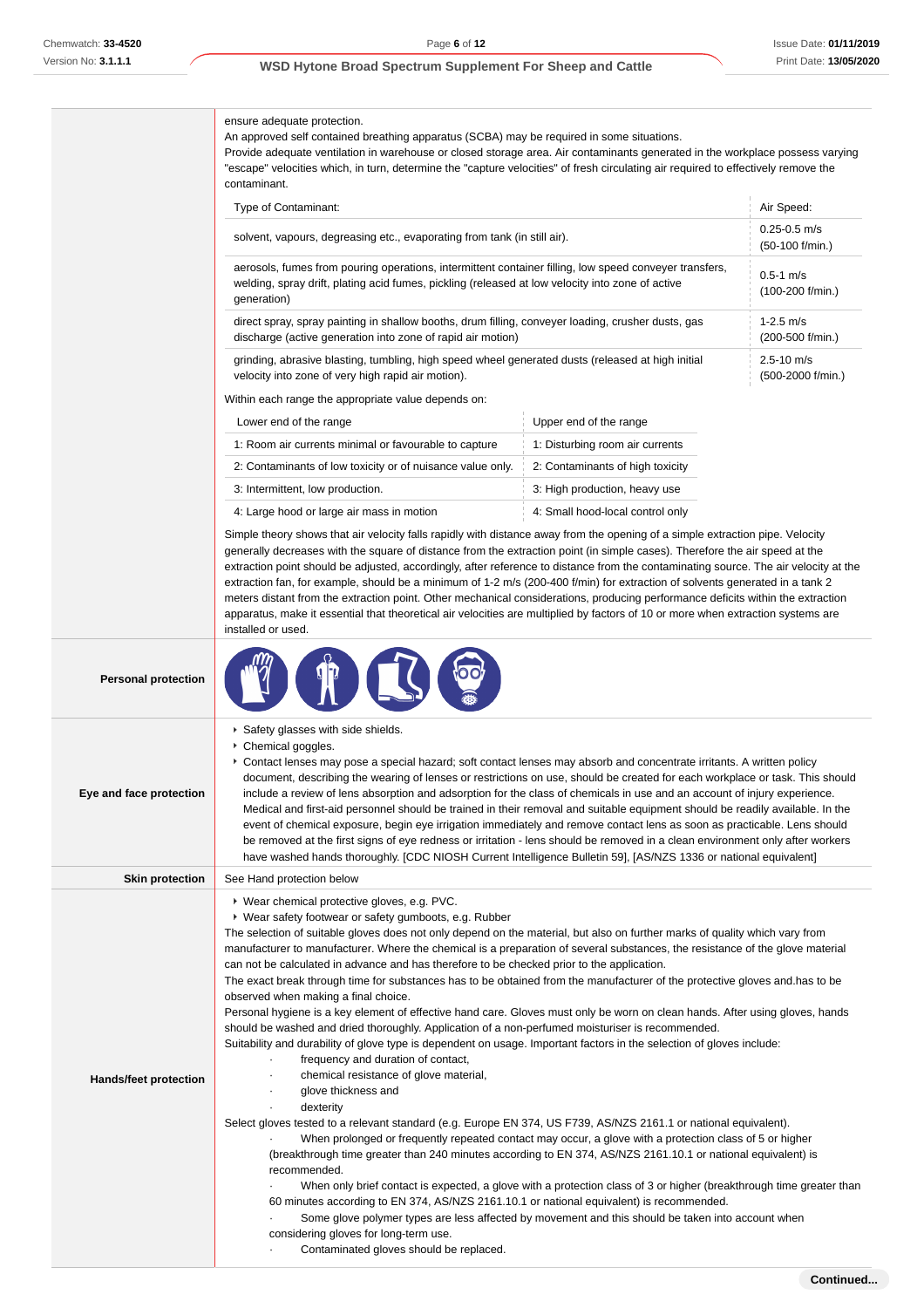|                        | As defined in ASTM F-739-96 in any application, gloves are rated as:                                                                                                                                                                                                                                                                                                                                |
|------------------------|-----------------------------------------------------------------------------------------------------------------------------------------------------------------------------------------------------------------------------------------------------------------------------------------------------------------------------------------------------------------------------------------------------|
|                        | Excellent when breakthrough time > 480 min                                                                                                                                                                                                                                                                                                                                                          |
|                        | Good when breakthrough time > 20 min                                                                                                                                                                                                                                                                                                                                                                |
|                        | Fair when breakthrough time < 20 min                                                                                                                                                                                                                                                                                                                                                                |
|                        | Poor when glove material degrades                                                                                                                                                                                                                                                                                                                                                                   |
|                        | For general applications, gloves with a thickness typically greater than 0.35 mm, are recommended.                                                                                                                                                                                                                                                                                                  |
|                        | It should be emphasised that glove thickness is not necessarily a good predictor of glove resistance to a specific chemical, as the<br>permeation efficiency of the glove will be dependent on the exact composition of the glove material. Therefore, glove selection<br>should also be based on consideration of the task requirements and knowledge of breakthrough times.                       |
|                        | Glove thickness may also vary depending on the glove manufacturer, the glove type and the glove model. Therefore, the                                                                                                                                                                                                                                                                               |
|                        | manufacturers' technical data should always be taken into account to ensure selection of the most appropriate glove for the task.                                                                                                                                                                                                                                                                   |
|                        | Note: Depending on the activity being conducted, gloves of varying thickness may be required for specific tasks. For example:<br>Thinner gloves (down to 0.1 mm or less) may be required where a high degree of manual dexterity is needed.<br>However, these gloves are only likely to give short duration protection and would normally be just for single use<br>applications, then disposed of. |
|                        | Thicker gloves (up to 3 mm or more) may be required where there is a mechanical (as well as a chemical) risk i.e.<br>where there is abrasion or puncture potential                                                                                                                                                                                                                                  |
|                        | Gloves must only be worn on clean hands. After using gloves, hands should be washed and dried thoroughly. Application of a<br>non-perfumed moisturiser is recommended.                                                                                                                                                                                                                              |
| <b>Body protection</b> | See Other protection below                                                                                                                                                                                                                                                                                                                                                                          |
| Other protection       | • Overalls.<br>▶ P.V.C. apron.<br>▶ Barrier cream.<br>Skin cleansing cream.                                                                                                                                                                                                                                                                                                                         |
|                        | ▶ Eye wash unit.                                                                                                                                                                                                                                                                                                                                                                                    |

#### **Recommended material(s)**

#### **GLOVE SELECTION INDEX**

Glove selection is based on a modified presentation of the:  **"Forsberg Clothing Performance Index".**

 The effect(s) of the following substance(s) are taken into account in the **computer-generated** selection:

WSD Hytone Broad Spectrum Supplement For Sheep and Cattle

| <b>Material</b>       | <b>CPI</b> |
|-----------------------|------------|
| NAT+NEOPR+NITRILE     | A          |
| <b>NATURAL RUBBER</b> | A          |
| NATURAL+NEOPRENE      | A          |
| <b>NEOPRENE</b>       | A          |
| NEOPRENE/NATURAL      | A          |
| <b>NITRILE</b>        | A          |
| NITRILE+PVC           | A          |
| <b>PE</b>             | A          |
| <b>PVC</b>            | A          |
| SARANEX-23            | A          |

\* CPI - Chemwatch Performance Index

A: Best Selection

B: Satisfactory; may degrade after 4 hours continuous immersion

C: Poor to Dangerous Choice for other than short term immersion

**NOTE**: As a series of factors will influence the actual performance of the glove,

a final selection must be based on detailed observation. -

\* Where the glove is to be used on a short term, casual or infrequent basis, factors such as "feel" or convenience (e.g. disposability), may dictate a choice of gloves which might otherwise be unsuitable following long-term or frequent use. A qualified practitioner should be consulted.

## **SECTION 9 PHYSICAL AND CHEMICAL PROPERTIES**

#### **Information on basic physical and chemical properties**

Appearance **Brown to yellow acidic liquid**; suspends in water.

| <b>Physical state</b>   Liquid |  | <b>Relative density (Water =</b> | $1.0 - 1.1$ |
|--------------------------------|--|----------------------------------|-------------|
|--------------------------------|--|----------------------------------|-------------|

#### **Respiratory protection**

Type B-P Filter of sufficient capacity. (AS/NZS 1716 & 1715, EN 143:2000 & 149:2001, ANSI Z88 or national equivalent)

Where the concentration of gas/particulates in the breathing zone, approaches or exceeds the "Exposure Standard" (or ES), respiratory protection is required. Degree of protection varies with both face-piece and Class of filter; the nature of protection varies with Type of filter.

| <b>Required Minimum</b><br><b>Protection Factor</b> | <b>Half-Face</b><br>Respirator | <b>Full-Face</b><br>Respirator    | <b>Powered Air</b><br>Respirator       |
|-----------------------------------------------------|--------------------------------|-----------------------------------|----------------------------------------|
| up to $10 \times ES$                                | B-AUS P2                       | -                                 | B-PAPR-AUS /<br>Class 1 P <sub>2</sub> |
| up to $50 \times ES$                                | -                              | B-AUS / Class<br>1 P <sub>2</sub> |                                        |
| up to $100 \times ES$                               | -                              | <b>B-2 P2</b>                     | B-PAPR-2 P2 ^                          |

^ - Full-face

A(All classes) = Organic vapours, B AUS or B1 = Acid gasses, B2 = Acid gas or hydrogen cyanide(HCN),  $B3$  = Acid gas or hydrogen cyanide(HCN),  $E =$ Sulfur dioxide(SO2), G = Agricultural chemicals, K = Ammonia(NH3), Hg = Mercury,  $NO = Oxides$  of nitrogen,  $MB = Methyl$  bromide,  $AX = Low$  boiling point organic compounds(below 65 degC)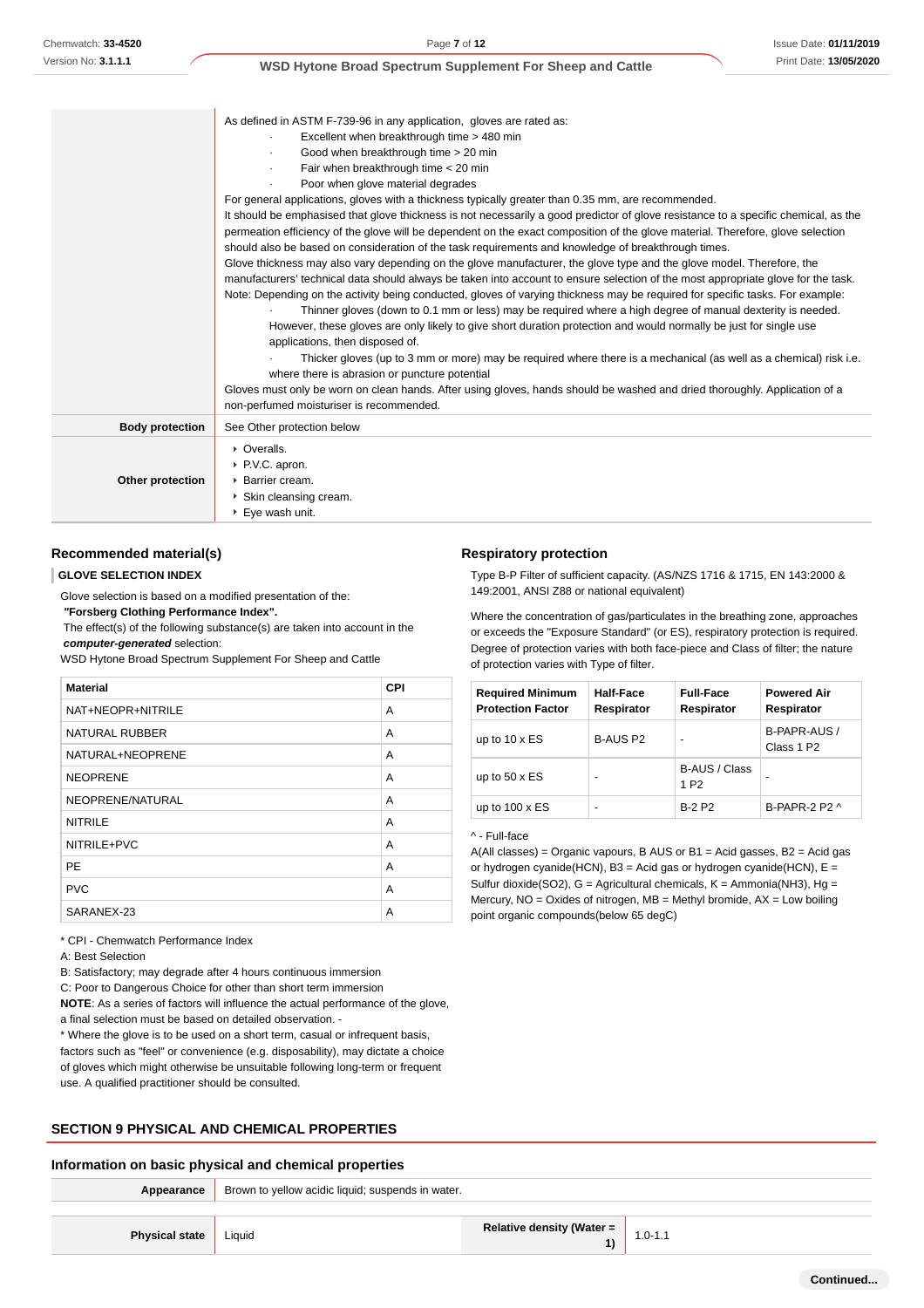| Odour                                           | Not Available   | <b>Partition coefficient</b><br>n-octanol / water | Not Available  |
|-------------------------------------------------|-----------------|---------------------------------------------------|----------------|
| <b>Odour threshold</b>                          | Not Available   | <b>Auto-ignition temperature</b><br>$(^{\circ}C)$ | Not Available  |
| pH (as supplied)                                | $3 - 4$         | <b>Decomposition</b><br>temperature               | Not Available  |
| Melting point / freezing<br>point (°C)          | Not Available   | Viscosity (cSt)                                   | Not Available  |
| Initial boiling point and<br>boiling range (°C) | Not Available   | Molecular weight (g/mol)                          | Not Applicable |
| Flash point (°C)                                | Not Applicable  | <b>Taste</b>                                      | Not Available  |
| <b>Evaporation rate</b>                         | Not Available   | <b>Explosive properties</b>                       | Not Available  |
| Flammability                                    | Not Applicable  | <b>Oxidising properties</b>                       | Not Available  |
| Upper Explosive Limit (%)                       | Not Applicable  | <b>Surface Tension (dyn/cm</b><br>or mN/m)        | Not Available  |
| Lower Explosive Limit (%)                       | Not Applicable  | <b>Volatile Component (%vol)</b>                  | Not Available  |
| Vapour pressure (kPa)                           | Not Available   | Gas group                                         | Not Available  |
| Solubility in water                             | Partly miscible | pH as a solution (1%)                             | Not Available  |
| Vapour density $(Air = 1)$                      | Not Available   | VOC g/L                                           | Not Available  |

## **SECTION 10 STABILITY AND REACTIVITY**

| Reactivity                                 | See section 7                                                                                                                        |
|--------------------------------------------|--------------------------------------------------------------------------------------------------------------------------------------|
| <b>Chemical stability</b>                  | • Unstable in the presence of incompatible materials.<br>▶ Product is considered stable.<br>Hazardous polymerisation will not occur. |
| Possibility of hazardous<br>reactions      | See section 7                                                                                                                        |
| <b>Conditions to avoid</b>                 | See section 7                                                                                                                        |
| Incompatible materials                     | See section 7                                                                                                                        |
| <b>Hazardous decomposition</b><br>products | See section 5                                                                                                                        |

## **SECTION 11 TOXICOLOGICAL INFORMATION**

## **Information on toxicological effects**

| <b>Inhaled</b>      | Inhalation of vapours or aerosols (mists, fumes), generated by the material during the course of normal handling, may be<br>damaging to the health of the individual.<br>Limited evidence or practical experience suggests that the material may produce irritation of the respiratory system, in a<br>significant number of individuals, following inhalation. In contrast to most organs, the lung is able to respond to a chemical insult<br>by first removing or neutralising the irritant and then repairing the damage. The repair process, which initially evolved to protect<br>mammalian lungs from foreign matter and antigens, may however, produce further lung damage resulting in the impairment of<br>gas exchange, the primary function of the lungs. Respiratory tract irritation often results in an inflammatory response involving the<br>recruitment and activation of many cell types, mainly derived from the vascular system.                                                                                                                                                                                                                                                                                               |
|---------------------|-----------------------------------------------------------------------------------------------------------------------------------------------------------------------------------------------------------------------------------------------------------------------------------------------------------------------------------------------------------------------------------------------------------------------------------------------------------------------------------------------------------------------------------------------------------------------------------------------------------------------------------------------------------------------------------------------------------------------------------------------------------------------------------------------------------------------------------------------------------------------------------------------------------------------------------------------------------------------------------------------------------------------------------------------------------------------------------------------------------------------------------------------------------------------------------------------------------------------------------------------------|
| Ingestion           | Accidental ingestion of the material may be harmful; animal experiments indicate that ingestion of less than 150 gram may be<br>fatal or may produce serious damage to the health of the individual.                                                                                                                                                                                                                                                                                                                                                                                                                                                                                                                                                                                                                                                                                                                                                                                                                                                                                                                                                                                                                                                |
| <b>Skin Contact</b> | Open cuts, abraded or irritated skin should not be exposed to this material<br>Entry into the blood-stream through, for example, cuts, abrasions, puncture wounds or lesions, may produce systemic injury with<br>harmful effects. Examine the skin prior to the use of the material and ensure that any external damage is suitably protected.<br>Evidence exists, or practical experience predicts, that the material either produces inflammation of the skin in a substantial<br>number of individuals following direct contact, and/or produces significant inflammation when applied to the healthy intact skin of<br>animals, for up to four hours, such inflammation being present twenty-four hours or more after the end of the exposure period.<br>Skin irritation may also be present after prolonged or repeated exposure; this may result in a form of contact dermatitis<br>(nonallergic). The dermatitis is often characterised by skin redness (erythema) and swelling (oedema) which may progress to<br>blistering (vesiculation), scaling and thickening of the epidermis. At the microscopic level there may be intercellular oedema of<br>the spongy layer of the skin (spongiosis) and intracellular oedema of the epidermis. |
| Eye                 | Evidence exists, or practical experience predicts, that the material may cause eye irritation in a substantial number of individuals<br>and/or may produce significant ocular lesions which are present twenty-four hours or more after instillation into the eye(s) of<br>experimental animals.<br>Repeated or prolonged eye contact may cause inflammation characterised by temporary redness (similar to windburn) of the<br>conjunctiva (conjunctivitis); temporary impairment of vision and/or other transient eye damage/ulceration may occur.                                                                                                                                                                                                                                                                                                                                                                                                                                                                                                                                                                                                                                                                                                |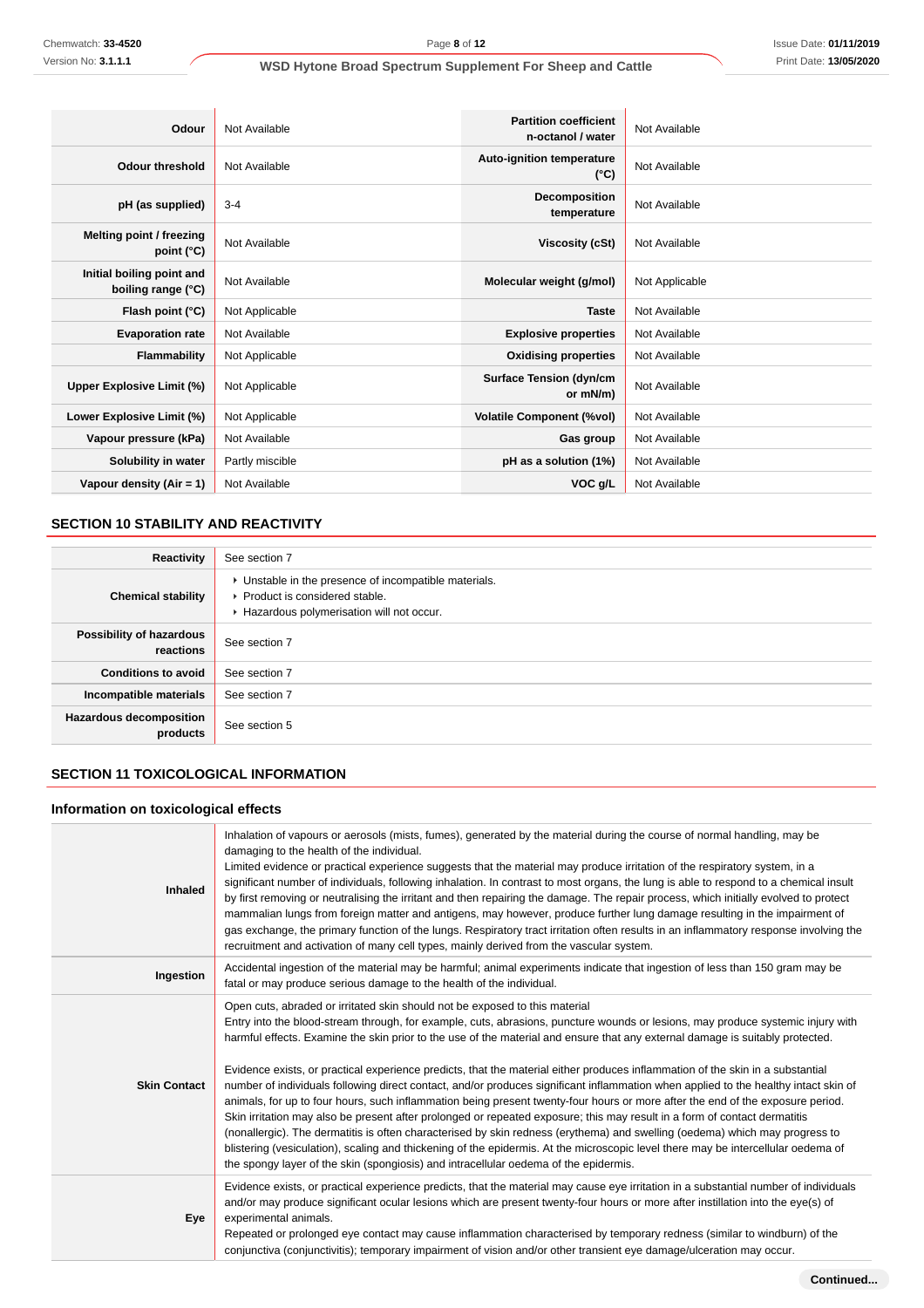| <b>Chronic</b>                                            | On the basis of epidemiological data, it has been concluded that prolonged inhalation of the material, in an occupational setting,<br>may produce cancer in humans.<br>Limited evidence suggests that repeated or long-term occupational exposure may produce cumulative health effects involving<br>organs or biochemical systems. |                                                      |  |  |
|-----------------------------------------------------------|-------------------------------------------------------------------------------------------------------------------------------------------------------------------------------------------------------------------------------------------------------------------------------------------------------------------------------------|------------------------------------------------------|--|--|
| <b>WSD Hytone Broad</b>                                   | <b>TOXICITY</b>                                                                                                                                                                                                                                                                                                                     | <b>IRRITATION</b>                                    |  |  |
| <b>Spectrum Supplement For</b><br><b>Sheep and Cattle</b> | Not Available                                                                                                                                                                                                                                                                                                                       | Not Available                                        |  |  |
|                                                           | <b>TOXICITY</b>                                                                                                                                                                                                                                                                                                                     | <b>IRRITATION</b>                                    |  |  |
| cobalt(II) sulfate                                        | dermal (rat) LD50: $>2000$ mg/kg <sup>[1]</sup>                                                                                                                                                                                                                                                                                     | Eye: adverse effect observed (irritating)[1]         |  |  |
|                                                           | Oral (rat) LD50: 424 mg/kg <sup>[2]</sup>                                                                                                                                                                                                                                                                                           | Skin: no adverse effect observed (not irritating)[1] |  |  |
|                                                           | <b>TOXICITY</b>                                                                                                                                                                                                                                                                                                                     | <b>IRRITATION</b>                                    |  |  |
| sodium selenite                                           | Oral (rat) LD50: 7 mg/kg <sup>[2]</sup>                                                                                                                                                                                                                                                                                             | Eye: adverse effect observed (irritating)[1]         |  |  |
|                                                           | Skin: adverse effect observed (irritating)[1]                                                                                                                                                                                                                                                                                       |                                                      |  |  |
| Legend:                                                   | 1. Value obtained from Europe ECHA Registered Substances - Acute toxicity 2.* Value obtained from manufacturer's SDS.<br>Unless otherwise specified data extracted from RTECS - Register of Toxic Effect of chemical Substances                                                                                                     |                                                      |  |  |

| <b>COBALT(II) SULFATE</b>                                 | Allergic reactions which develop in the respiratory passages as bronchial asthma or rhinoconjunctivitis, are mostly the result of<br>reactions of the allergen with specific antibodies of the IgE class and belong in their reaction rates to the manifestation of the<br>immediate type. In addition to the allergen-specific potential for causing respiratory sensitisation, the amount of the allergen, the<br>exposure period and the genetically determined disposition of the exposed person are likely to be decisive. Factors which<br>increase the sensitivity of the mucosa may play a role in predisposing a person to allergy. They may be genetically determined or<br>acquired, for example, during infections or exposure to irritant substances. Immunologically the low molecular weight substances<br>become complete allergens in the organism either by binding to peptides or proteins (haptens) or after metabolism (prohaptens).<br>Particular attention is drawn to so-called atopic diathesis which is characterised by an increased susceptibility to allergic rhinitis,<br>allergic bronchial asthma and atopic eczema (neurodermatitis) which is associated with increased IgE synthesis.<br>Exogenous allergic alveolitis is induced essentially by allergen specific immune-complexes of the IgG type; cell-mediated<br>reactions (T lymphocytes) may be involved. Such allergy is of the delayed type with onset up to four hours following exposure.<br><b>WARNING:</b> This substance has been classified by the IARC as Group 2B: Possibly Carcinogenic to Humans. |                                 |                                                                                                                                         |
|-----------------------------------------------------------|--------------------------------------------------------------------------------------------------------------------------------------------------------------------------------------------------------------------------------------------------------------------------------------------------------------------------------------------------------------------------------------------------------------------------------------------------------------------------------------------------------------------------------------------------------------------------------------------------------------------------------------------------------------------------------------------------------------------------------------------------------------------------------------------------------------------------------------------------------------------------------------------------------------------------------------------------------------------------------------------------------------------------------------------------------------------------------------------------------------------------------------------------------------------------------------------------------------------------------------------------------------------------------------------------------------------------------------------------------------------------------------------------------------------------------------------------------------------------------------------------------------------------------------------------------------------------------------------------------|---------------------------------|-----------------------------------------------------------------------------------------------------------------------------------------|
| <b>SODIUM SELENITE</b>                                    | Asthma-like symptoms may continue for months or even years after exposure to the material ceases. This may be due to a<br>non-allergenic condition known as reactive airways dysfunction syndrome (RADS) which can occur following exposure to high<br>levels of highly irritating compound. Key criteria for the diagnosis of RADS include the absence of preceding respiratory disease,<br>in a non-atopic individual, with abrupt onset of persistent asthma-like symptoms within minutes to hours of a documented<br>exposure to the irritant. A reversible airflow pattern, on spirometry, with the presence of moderate to severe bronchial<br>hyperreactivity on methacholine challenge testing and the lack of minimal lymphocytic inflammation, without eosinophilia, have<br>also been included in the criteria for diagnosis of RADS. RADS (or asthma) following an irritating inhalation is an infrequent<br>other hand, is a disorder that occurs as result of exposure due to high concentrations of irritating substance (often particulate in<br>nature) and is completely reversible after exposure ceases. The disorder is characterised by dyspnea, cough and mucus<br>production.                                                                                                                                                                                                                                                                                                                                                                                                  |                                 | disorder with rates related to the concentration of and duration of exposure to the irritating substance. Industrial bronchitis, on the |
| <b>COBALT(II) SULFATE &amp;</b><br><b>SODIUM SELENITE</b> | The following information refers to contact allergens as a group and may not be specific to this product.<br>Contact allergies quickly manifest themselves as contact eczema, more rarely as urticaria or Quincke's oedema. The<br>pathogenesis of contact eczema involves a cell-mediated (T lymphocytes) immune reaction of the delayed type. Other allergic<br>skin reactions, e.g. contact urticaria, involve antibody-mediated immune reactions. The significance of the contact allergen is not<br>simply determined by its sensitisation potential: the distribution of the substance and the opportunities for contact with it are<br>equally important. A weakly sensitising substance which is widely distributed can be a more important allergen than one with<br>stronger sensitising potential with which few individuals come into contact. From a clinical point of view, substances are<br>noteworthy if they produce an allergic test reaction in more than 1% of the persons tested.                                                                                                                                                                                                                                                                                                                                                                                                                                                                                                                                                                                                |                                 |                                                                                                                                         |
| <b>Acute Toxicity</b>                                     | ✔                                                                                                                                                                                                                                                                                                                                                                                                                                                                                                                                                                                                                                                                                                                                                                                                                                                                                                                                                                                                                                                                                                                                                                                                                                                                                                                                                                                                                                                                                                                                                                                                      | Carcinogenicity                 | ✔                                                                                                                                       |
| <b>Skin Irritation/Corrosion</b>                          | ✔                                                                                                                                                                                                                                                                                                                                                                                                                                                                                                                                                                                                                                                                                                                                                                                                                                                                                                                                                                                                                                                                                                                                                                                                                                                                                                                                                                                                                                                                                                                                                                                                      | Reproductivity                  | ×                                                                                                                                       |
| <b>Serious Eye</b><br>Damage/Irritation                   | ✔                                                                                                                                                                                                                                                                                                                                                                                                                                                                                                                                                                                                                                                                                                                                                                                                                                                                                                                                                                                                                                                                                                                                                                                                                                                                                                                                                                                                                                                                                                                                                                                                      | <b>STOT - Single Exposure</b>   | ×                                                                                                                                       |
| <b>Respiratory or Skin</b><br>sensitisation               | ×                                                                                                                                                                                                                                                                                                                                                                                                                                                                                                                                                                                                                                                                                                                                                                                                                                                                                                                                                                                                                                                                                                                                                                                                                                                                                                                                                                                                                                                                                                                                                                                                      | <b>STOT - Repeated Exposure</b> | ×                                                                                                                                       |
| <b>Mutagenicity</b>                                       | ×                                                                                                                                                                                                                                                                                                                                                                                                                                                                                                                                                                                                                                                                                                                                                                                                                                                                                                                                                                                                                                                                                                                                                                                                                                                                                                                                                                                                                                                                                                                                                                                                      | <b>Aspiration Hazard</b>        | ×                                                                                                                                       |

Legend:  $\mathsf{X}$  - Data either not available or does not fill the criteria for classification  $\blacktriangleright$  – Data available to make classification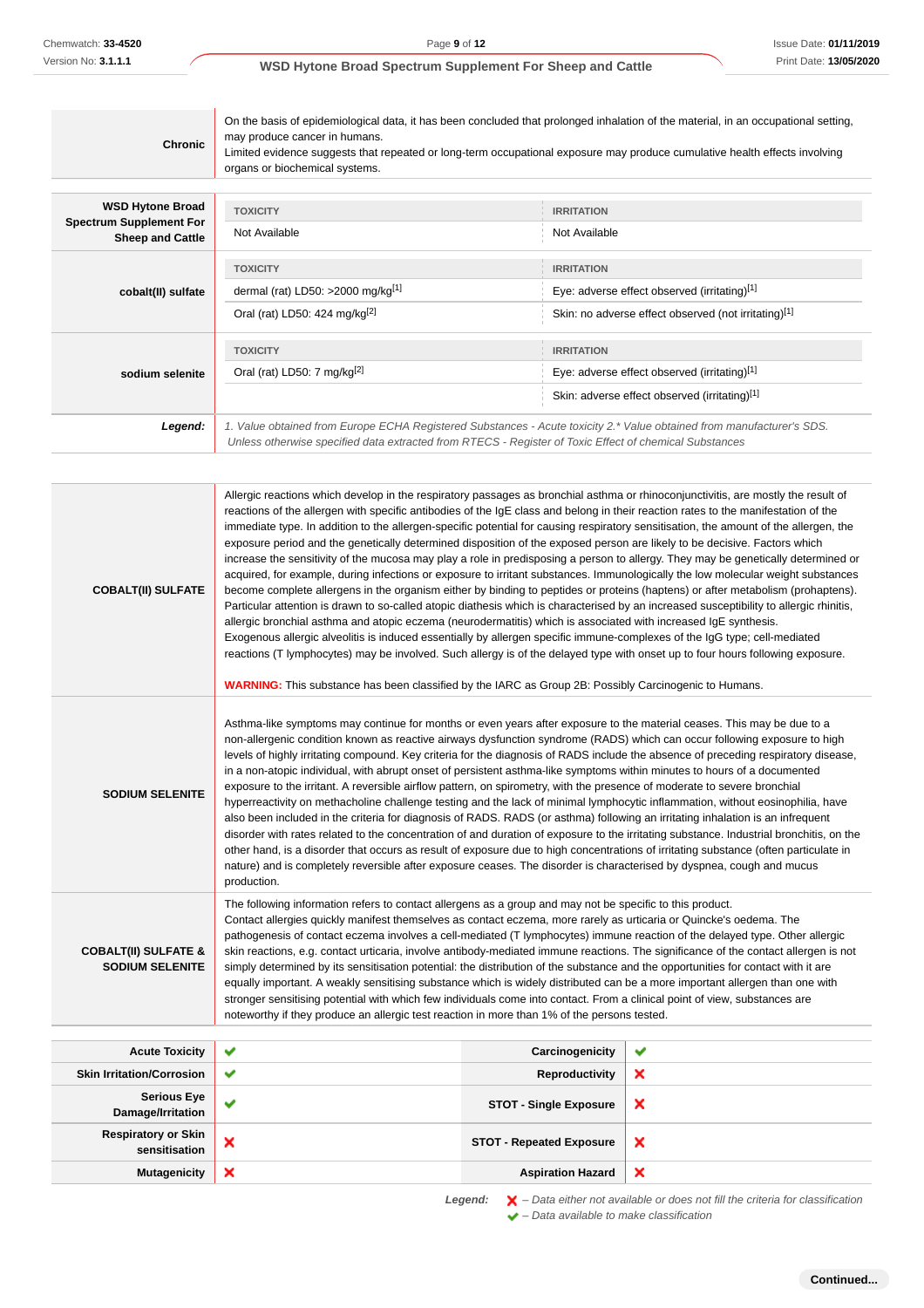## **SECTION 12 ECOLOGICAL INFORMATION**

#### **Toxicity**

| <b>WSD Hytone Broad</b><br><b>Spectrum Supplement For</b><br><b>Sheep and Cattle</b> | <b>ENDPOINT</b>                                                                                                                                                                                                                                    | <b>TEST DURATION (HR)</b> | <b>SPECIES</b>                | VALUE                   | <b>SOURCE</b>           |
|--------------------------------------------------------------------------------------|----------------------------------------------------------------------------------------------------------------------------------------------------------------------------------------------------------------------------------------------------|---------------------------|-------------------------------|-------------------------|-------------------------|
|                                                                                      | <b>Not</b><br>Available                                                                                                                                                                                                                            | Not Available             | Not Available                 | <b>Not</b><br>Available | <b>Not</b><br>Available |
|                                                                                      | <b>ENDPOINT</b>                                                                                                                                                                                                                                    | <b>TEST DURATION (HR)</b> | <b>SPECIES</b>                | <b>VALUE</b>            | <b>SOURCE</b>           |
|                                                                                      | LC50                                                                                                                                                                                                                                               | 96                        | Fish                          | 0.001-0.406mg/L         | 2                       |
|                                                                                      | EC50                                                                                                                                                                                                                                               | 48                        | Crustacea                     | 0.002-0.618mg/L         | $\overline{2}$          |
| cobalt(II) sulfate                                                                   | EC50                                                                                                                                                                                                                                               | 72                        | Algae or other aquatic plants | $=0.4 - 72$ mg/L        | 1                       |
|                                                                                      | <b>BCF</b>                                                                                                                                                                                                                                         | 840                       | Algae or other aquatic plants | 5mg/L                   | 4                       |
|                                                                                      | <b>NOEC</b>                                                                                                                                                                                                                                        | 96                        | Crustacea                     | 0.001-0.2819mg/L        | 2                       |
|                                                                                      | <b>ENDPOINT</b>                                                                                                                                                                                                                                    | <b>TEST DURATION (HR)</b> | <b>SPECIES</b>                | <b>VALUE</b>            | <b>SOURCE</b>           |
|                                                                                      | LC50                                                                                                                                                                                                                                               | 96                        | Fish                          | $0.002 - 0.06$ mg/L     | $\overline{\mathbf{c}}$ |
|                                                                                      | EC50                                                                                                                                                                                                                                               | 48                        | Crustacea                     | 0.001-0.969mg/L         | 2                       |
| sodium selenite                                                                      | EC50                                                                                                                                                                                                                                               | 96                        | Algae or other aguatic plants | 0.006-0.32mg/L          | 2                       |
|                                                                                      | <b>BCF</b>                                                                                                                                                                                                                                         | 2016                      | Fish                          | $13.1$ mg/L             | 4                       |
|                                                                                      | <b>NOEC</b>                                                                                                                                                                                                                                        | 240                       | Algae or other aquatic plants | $0.001 - 0.03$ mg/L     | $\overline{2}$          |
| Legend:                                                                              | Extracted from 1. IUCLID Toxicity Data 2. Europe ECHA Registered Substances - Ecotoxicological Information - Aquatic Toxicity                                                                                                                      |                           |                               |                         |                         |
|                                                                                      | 3. EPIWIN Suite V3.12 (QSAR) - Aquatic Toxicity Data (Estimated) 4. US EPA, Ecotox database - Aquatic Toxicity Data 5.<br>ECETOC Aquatic Hazard Assessment Data 6. NITE (Japan) - Bioconcentration Data 7. METI (Japan) - Bioconcentration Data 8. |                           |                               |                         |                         |

On the basis of available evidence concerning either toxicity, persistence, potential to accumulate and or observed environmental fate and behaviour, the material may present a danger, immediate or long-term and /or delayed, to the structure and/ or functioning of natural ecosystems. Harmful to aquatic organisms, may cause long-term adverse effects in the aquatic environment.

**DO NOT** discharge into sewer or waterways.

Vendor Data

## **Persistence and degradability**

| Ingredient | Persistence: Water/Soil               | <b>Persistence: Air</b>               |  |
|------------|---------------------------------------|---------------------------------------|--|
|            | No Data available for all ingredients | No Data available for all ingredients |  |

#### **Bioaccumulative potential**

| Ingredient         | <b>Bioaccumulation</b> |  |
|--------------------|------------------------|--|
| cobalt(II) sulfate | $LOW (BCF = 37)$       |  |
| sodium selenite    | $LOW (BCF = 85)$       |  |

## **Mobility in soil**

| Ingredient | <b>Mobility</b>                       |  |
|------------|---------------------------------------|--|
|            | No Data available for all ingredients |  |

## **SECTION 13 DISPOSAL CONSIDERATIONS**

| Waste treatment methods                |                                                                                                                                                                                                                                                                                                                                                                                                                                                                                                                                                  |  |
|----------------------------------------|--------------------------------------------------------------------------------------------------------------------------------------------------------------------------------------------------------------------------------------------------------------------------------------------------------------------------------------------------------------------------------------------------------------------------------------------------------------------------------------------------------------------------------------------------|--|
| <b>Product / Packaging</b><br>disposal | Recycle wherever possible.<br>▶ Consult manufacturer for recycling options or consult local or regional waste management authority for disposal if no suitable<br>treatment or disposal facility can be identified.<br>Dispose of by: burial in a land-fill specifically licensed to accept chemical and / or pharmaceutical wastes or incineration in a<br>licensed apparatus (after admixture with suitable combustible material).<br>Decontaminate empty containers. Observe all label safeguards until containers are cleaned and destroyed. |  |

### **SECTION 14 TRANSPORT INFORMATION**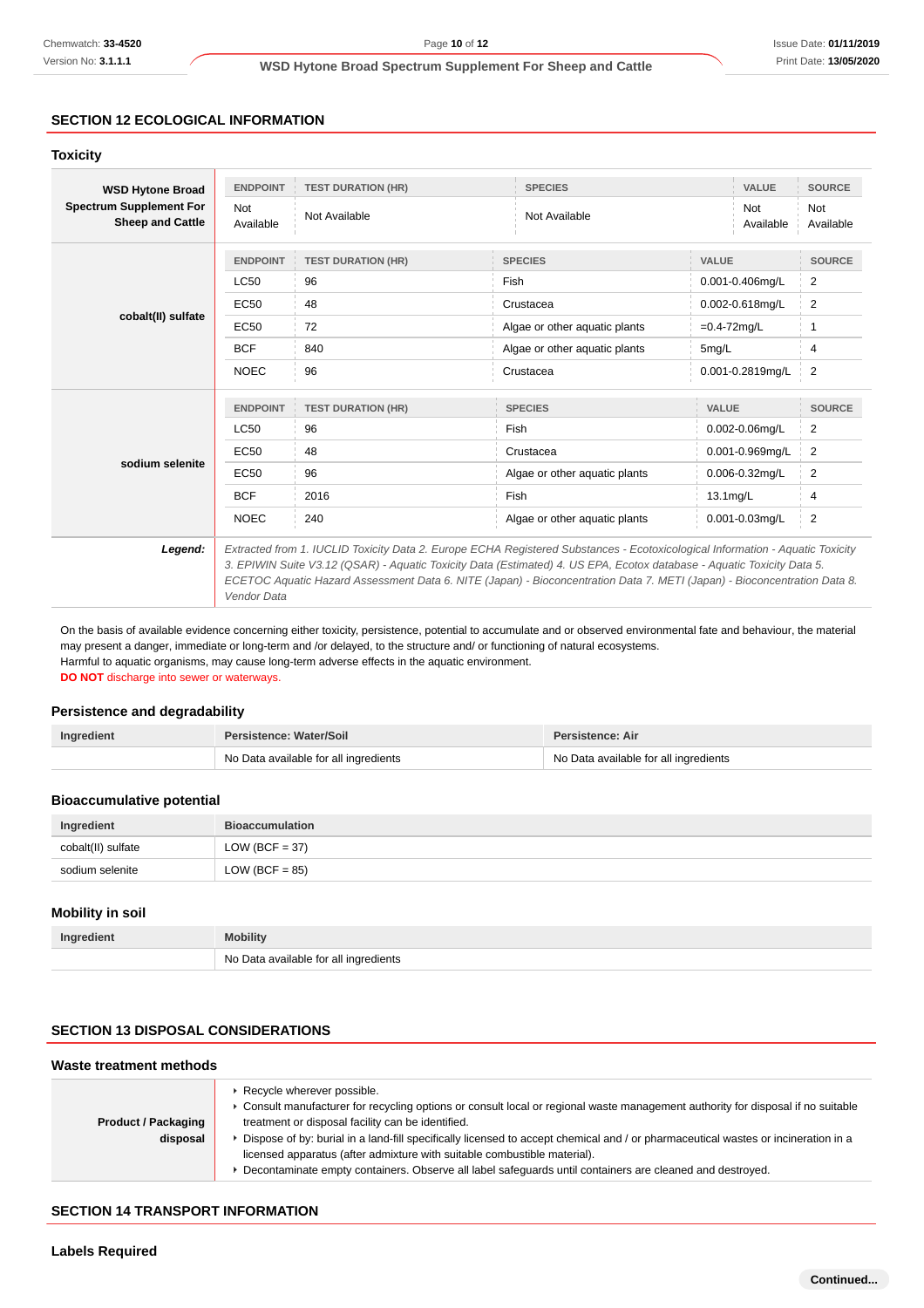**Marine Pollutant** NO **HAZCHEM** Not Applicable

## **Land transport (ADG): NOT REGULATED FOR TRANSPORT OF DANGEROUS GOODS**

#### **Air transport (ICAO-IATA / DGR): NOT REGULATED FOR TRANSPORT OF DANGEROUS GOODS**

### **Sea transport (IMDG-Code / GGVSee): NOT REGULATED FOR TRANSPORT OF DANGEROUS GOODS**

**Transport in bulk according to Annex II of MARPOL and the IBC code**

Not Applicable

#### **SECTION 15 REGULATORY INFORMATION**

#### **Safety, health and environmental regulations / legislation specific for the substance or mixture**

#### **COBALT(II) SULFATE IS FOUND ON THE FOLLOWING REGULATORY LISTS**

Australia Hazardous Chemical Information System (HCIS) - Hazardous Chemicals Australia Inventory of Chemical Substances (AICS)

Chemical Footprint Project - Chemicals of High Concern List

#### **SODIUM SELENITE IS FOUND ON THE FOLLOWING REGULATORY LISTS**

Australia Hazardous Chemical Information System (HCIS) - Hazardous

Chemicals Australia Inventory of Chemical Substances (AICS) International Agency for Research on Cancer (IARC) - Agents Classified by the IARC Monographs

International Agency for Research on Cancer (IARC) - Agents Classified by the IARC Monographs - Group 2B : Possibly carcinogenic to humans

International Agency for Research on Cancer (IARC) - Agents Classified by the IARC Monographs

#### **National Inventory Status**

| <b>National Inventory</b>               | <b>Status</b>                                                                                                                                                                                               |  |  |
|-----------------------------------------|-------------------------------------------------------------------------------------------------------------------------------------------------------------------------------------------------------------|--|--|
| Australia - AICS                        | Yes                                                                                                                                                                                                         |  |  |
| Canada - DSL                            | Yes                                                                                                                                                                                                         |  |  |
| Canada - NDSL                           | No (cobalt(II) sulfate; sodium selenite)                                                                                                                                                                    |  |  |
| China - IECSC                           | Yes                                                                                                                                                                                                         |  |  |
| Europe - EINEC / ELINCS /<br><b>NLP</b> | Yes                                                                                                                                                                                                         |  |  |
| Japan - ENCS                            | Yes                                                                                                                                                                                                         |  |  |
| Korea - KECI                            | Yes                                                                                                                                                                                                         |  |  |
| New Zealand - NZIoC                     | Yes                                                                                                                                                                                                         |  |  |
| Philippines - PICCS                     | Yes                                                                                                                                                                                                         |  |  |
| USA - TSCA                              | Yes                                                                                                                                                                                                         |  |  |
| Taiwan - TCSI                           | Yes                                                                                                                                                                                                         |  |  |
| Mexico - INSQ                           | Yes                                                                                                                                                                                                         |  |  |
| Vietnam - NCI                           | Yes                                                                                                                                                                                                         |  |  |
| Russia - ARIPS                          | Yes                                                                                                                                                                                                         |  |  |
| Legend:                                 | Yes = All CAS declared ingredients are on the inventory<br>No = One or more of the CAS listed ingredients are not on the inventory and are not exempt from listing(see specific ingredients<br>in brackets) |  |  |

## **SECTION 16 OTHER INFORMATION**

| $\sim$        |
|---------------|
| $\sim$ $\sim$ |

#### **SDS Version Summary**

| <b>Version</b> | <b>Issue Date</b> | <b>Sections Updated</b>                                                        |
|----------------|-------------------|--------------------------------------------------------------------------------|
| 2.1.1.1        | 27/06/2017        | Classification                                                                 |
| 3.1.1.1        | 01/11/2019        | One-off system update. NOTE: This may or may not change the GHS classification |